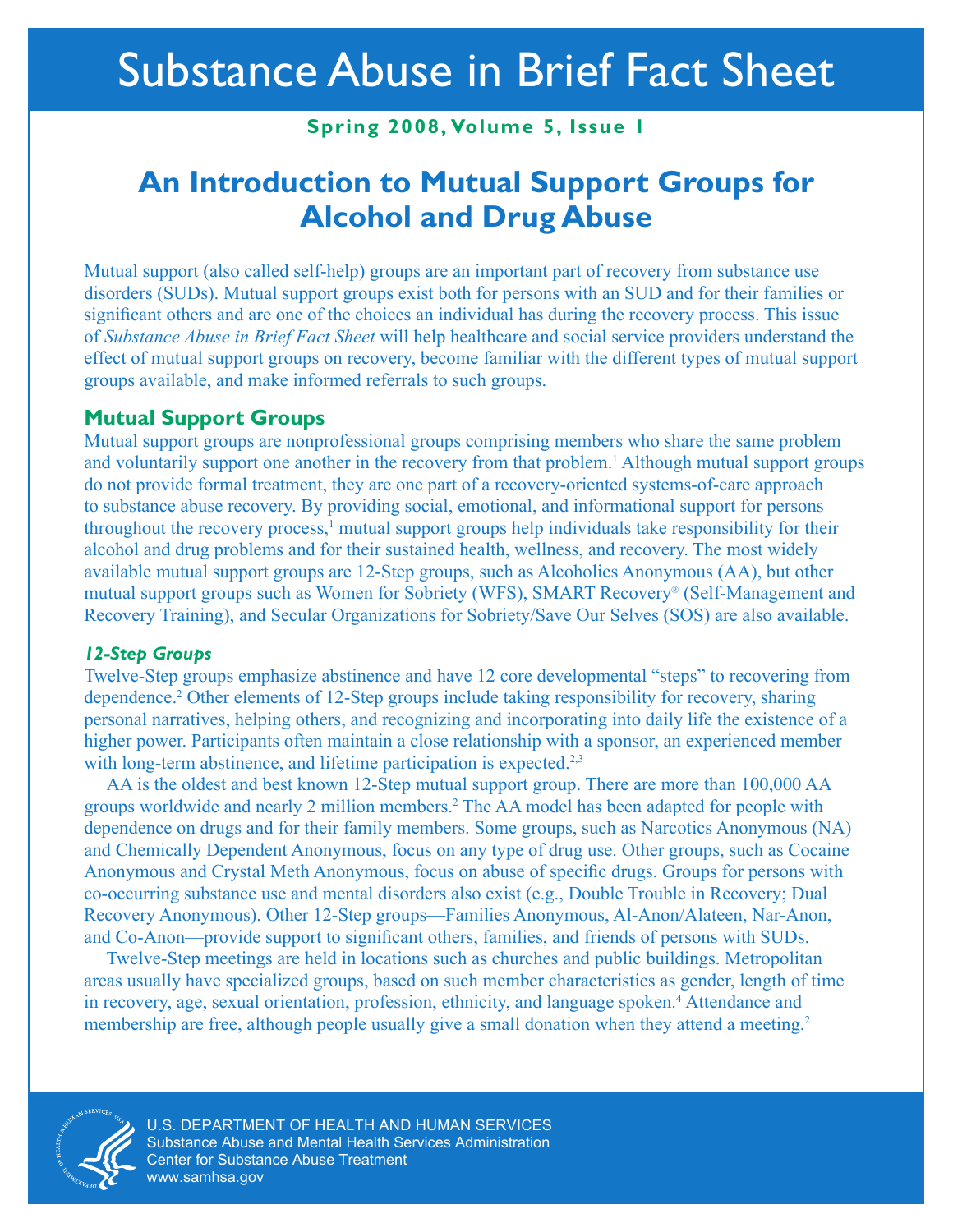### **Spring 2008, Volume 5, Issue 1**

#### **Mutual Support Groups**

#### **For People Who Have a Substance Use Disorder**

Alcoholics Anonymous: **http://www. [alcoholics-anonymous.org](http://www.alcoholics-anonymous.org)** 

Chemically Dependent Anonymous: **http://www.cdaweb.org** 

Cocaine Anonymous: **http://www.ca.org** 

C[rystal Meth Anonymous:](http://www.crystalmeth.org) **http://www. crystalmeth.org** 

Heroin Anonymous: **http://www. [heroin-anonymous.org](http://www.heroin-anonymous.org)** 

L[ifeRing Secular Recovery:](http://www.unhooked.com) **http://www. unhooked.com** 

Marijuana Anonymous: **http://www. [marijuana-anonymous.org](http://www.marijuana-anonymous.org)** 

Methadone Anonymous: **http://www. [methadone-anonymous.org](http://www.methadone-anonymous.org)** 

N[arcotics Anonymous:](http://www.na.org) **http://www. na.org** 

Secular Organizations for Sobriety/Save Our Selves: **[http://www.sossobriety.](http://www.sossobriety.org)  org** 

SMART Recovery: **http://www. [smartrecovery.org](http://www.smartrecovery.org)** 

Women for Sobriety: **http://www. [womenforsobriety.org](http://www.womenforsobriety.org)** 

#### **For People With Co-Occurring Disorders**

Double Trouble in Recovery: **http:// www.doubletroubleinrecovery.org** 

Dual Recovery Anonymous: **http:// www.dualrecovery.org** 

#### **For Families, Friends, and Significant Others**

Al-Anon/Alateen: **[http://www.al-anon.](http://www.al-anon.alateen.org)  alateen.org** 

Co-Anon: **http://www.co-anon.org**  Families Anonymous: **http://www. [familiesanonymous.org](http://www.familiesanonymous.org)**  Nar-Anon: **http://nar-anon.org** 

Meetings can be "open" or "closed"—that is, anyone can attend an open meeting, but attendance at closed meetings is limited to people who want to stop drinking or using drugs. $2,3$ Although meeting formats vary somewhat, most 12-Step meet ings have an opening and a closing that are the same at every meeting, such as a 12-Step reading or prayer. The main part of the meeting usually consists of (1) members sharing their stories of dependence, its effect on their lives, and what they are doing to stay abstinent,<sup>1,2,5</sup> (2) the study of a particular step or other doctrine of the group, or (3) a guest speaker.<sup>5</sup> ĺ

Twelve-Step groups are not necessarily for everyone. Some people are uncomfortable with the spiritual emphasis and pre fer a more secular approach.1,6,7 Others may not agree with the 12-Step philosophy that addiction is a chronic disease, thinking that this belief can be a self-fulfilling prophesy that weakens the ability to remain abstinent.1,7 Still others may prefer genderspecific groups.<sup>7,8</sup> 1

Mutual support groups that are not based on the 12-Step model typically do not advocate sponsors or lifetime member ship. These support groups offer an alternative to traditional 12-Step groups, but the availability of in-person meetings is more limited than that of 12-Step programs (see individual group descriptions below). However, many offer literature, discussion boards, and online meetings.  $\ddot{\phantom{0}}$ 

#### *Women for Sobriety*

WFS is the first national self-help group solely for women wishing to stop using alcohol and drugs. The program is based on Thirteen Statements that encourage emotional and spiri tual growth, with abstinence as the only acceptable goal. $1,8,9$ Although daily meditation is encouraged, WFS does not otherwise emphasize God or a higher power.<sup>1,9</sup> The nearly 300 meetings held weekly are led by experienced, abstinent WFS members and follow a structured format, which includes read ing the Thirteen Statements, an introduction of members, and a moderated discussion. 1 1

#### *SMART Recovery*

SMART Recovery helps individuals become free from dependence on any substance. Dependence is viewed as a learned behavior that can be modified using cognitivebehavioral approaches. Its four principles are to (1) enhance and maintain motivation to abstain, (2) cope with urges,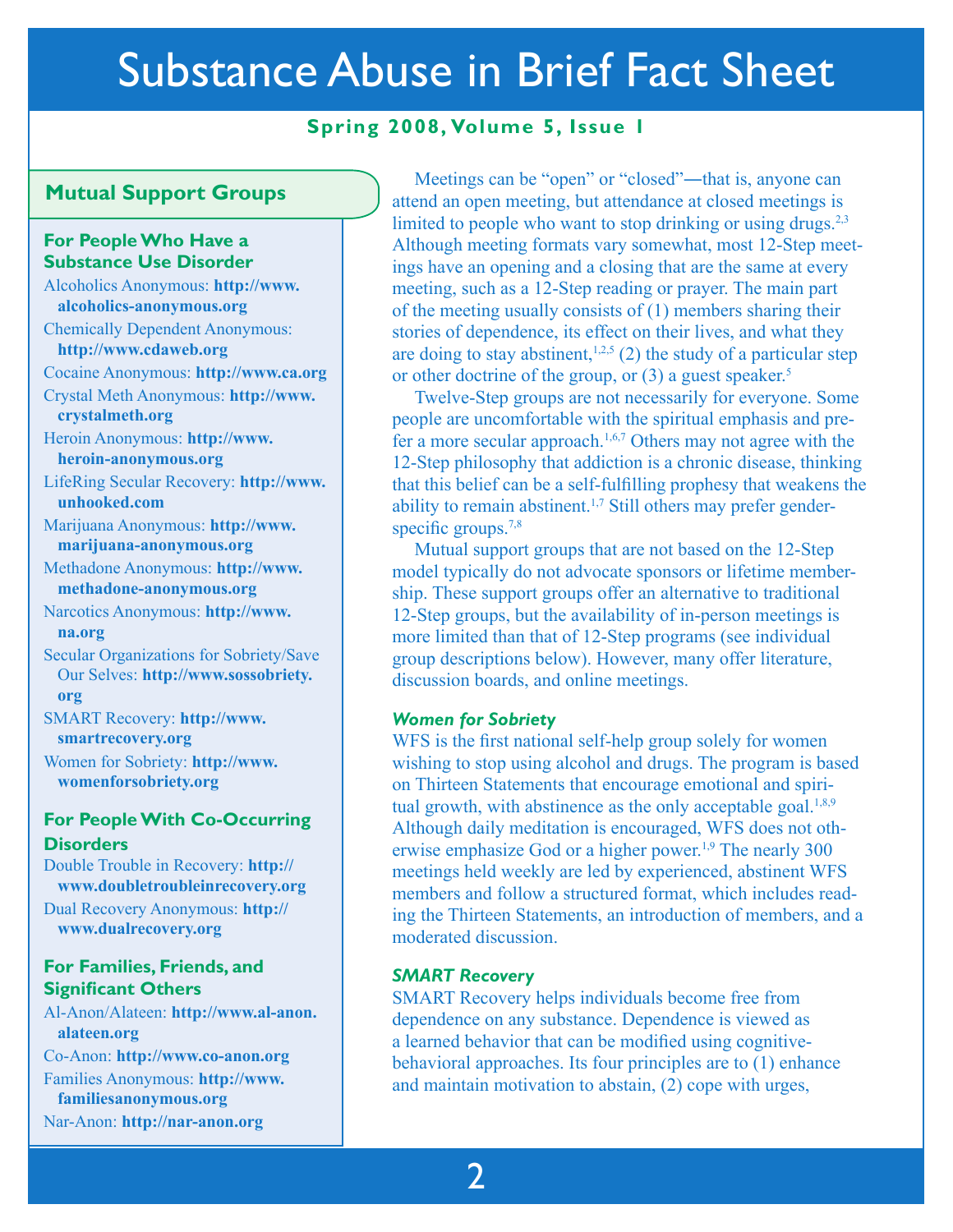## **Spring 2008, Volume 5, Issue 1**

(3) manage thoughts, feelings, and behaviors, and (4) balance momentary and enduring satisfactions. At the approximately 300 weekly group meetings held worldwide, attendees discuss personal experiences and real-world applications of these SMART Recovery principles. SMART Recovery has online meetings and a message board discussion group on its Web site.<sup>10</sup>

#### *Secular Organization for Sobriety/Save Our Selves*

SOS considers recovery from alcohol and drugs an individual responsibility separate from spirituality and emphasizes a cognitive approach to maintaining lifelong abstinence.<sup>1,11</sup> Meetings typically begin with a reading of the SOS Guidelines for Sobriety and introductions, followed by an open discussion of a topic deemed appropriate by the members.<sup>12</sup> However, because each of the approximately 500 SOS groups is autonomous,13 the meeting format may differ from group to group. SOS also has online support groups, such as the SOS International E-Support Group (**http://health.groups.yahoo.com/group/ sossaveourselves**) and the SOS Women E-Support Group (**http://groups.yahoo.com/group/ SOSWomen**).<sup>13</sup>

#### *LifeRing Secular Recovery*

Originally part of SOS, LifeRing is now a separate organization for people who want to stop using alcohol and drugs. The principles of LifeRing are sobriety, secularity, and self-help. LifeRing encourages participants to develop a unique path to abstinence according to their needs and to use the group meetings to facilitate their personal recovery plan.14 LifeRing meetings are relatively unstructured; attendees discuss what has happened to them in the past week, but some meetings focus on helping members create a personal recovery plan. Although there are fewer than 100 meetings worldwide, LifeRing has a chat room, e-mail lists, and an online forum that provide additional support to its members.14

### **The Effectiveness of Mutual Support Groups**

Research on mutual support groups indicates that active participation in any type of mutual support group significantly increases the likelihood of maintaining abstinence.<sup>6</sup> Previous research has shown that participating in 12-Step<sup>1,15,16,17,18</sup> or other mutual support groups<sup>15,19,20,21</sup> is related to abstinence from alcohol and drug use. An important finding is that these abstinence rates increase with greater group participation.<sup>15,22,23</sup> Persons who attend mutual support groups have also been found to have lower levels of alcohol- and drug-related problems.<sup>21,24</sup>

Another benefit of mutual support group participation is that "helping helps the helper." Helping others by sharing experiences and providing support increases involvement in 12-Step groups, which in turn increases abstinence<sup>18,25</sup> and lowers binge drinking rates among those who have not achieved abstinence.<sup>18</sup>

### **Facilitating Mutual Support Group Participation**

If a healthcare or social service provider suspects that a patient or client has an SUD, the provider should ensure that the client receives formal treatment. Once the client receives formal treatment—or if he or she refuses or cannot afford treatment the provider's next step is to facilitate involvement in a mutual

#### **More Online Resources**

Faces and Voices of Recovery: **[http://www.facesandvoicesofrecovery.](http://www.facesandvoicesofrecovery.org/resources/support_home.php) org/resources/support\_home.php**  Mutual Support Groups: What Everyone Needs to Know (webcast): **[http://ncadistore.samhsa.gov/catalog/](http://ncadistore.samhsa.gov/catalog/mediaDetails.aspx?ID=266)  mediaDetails.aspx?ID=266**  Recovery Community Services Program: **http://www.rcsp.samhsa.gov**  Self-Help Group Sourcebook Online: **http://mentalhelp.net/selfhelp**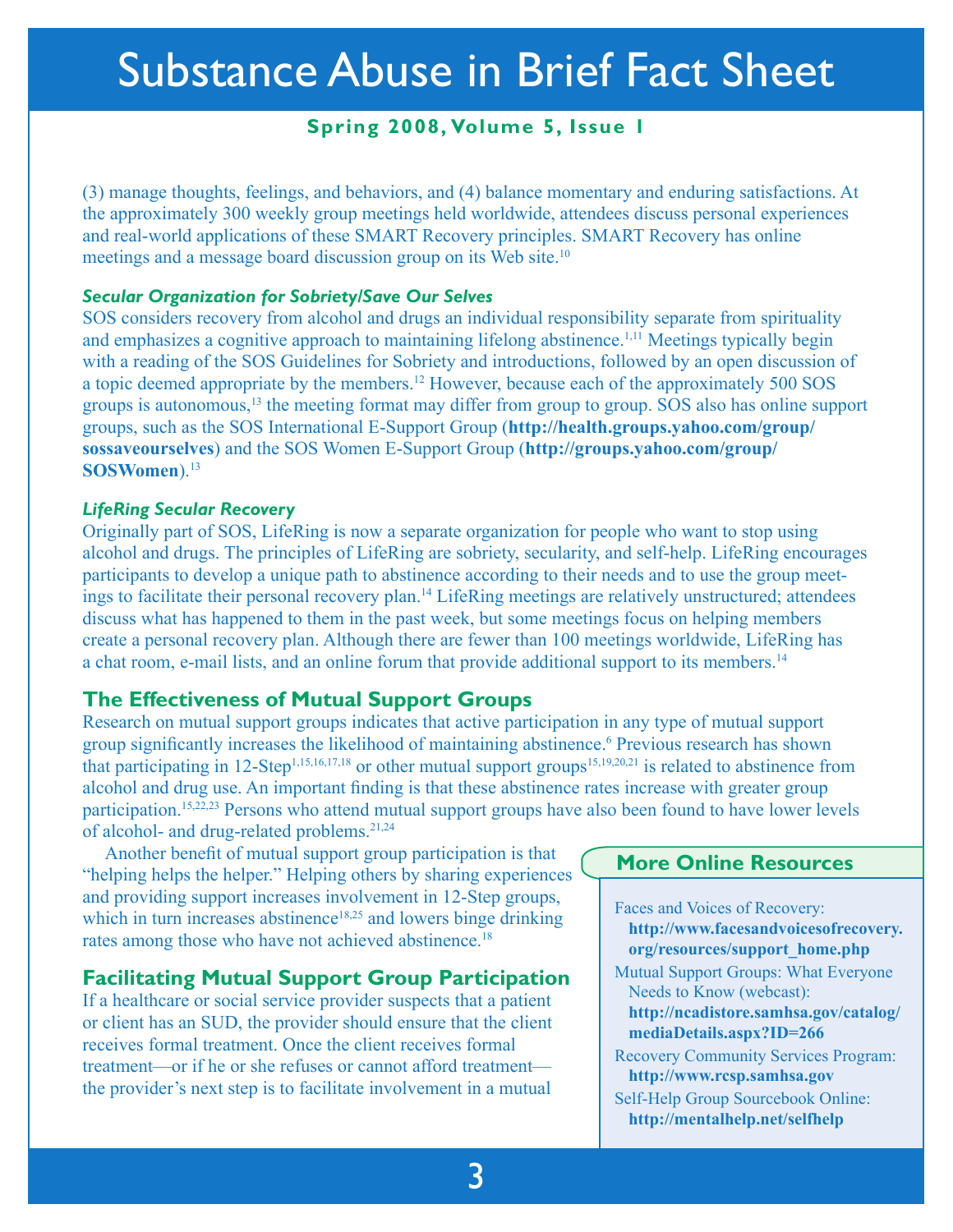## **Spring 2008, Volume 5, Issue 1**

support group. Matching clients to treatment based solely on gender, motivation, cognitive impairment, or other such characteristics has not been proved to be effective.<sup>26,27</sup> Clients who are "philosophically well matched" to a mutual support group are more likely to actively participate in that group.<sup>6</sup> Thus, the best way to help a client benefit from mutual support groups is to encourage increased participation in his or her chosen group.

Providers can increase their knowledge of mutual support groups, and thus their ability to make informed referrals, by doing the following:

- Example 18 Become familiar with the different types of support groups and their philosophies.<sup>28</sup> Most groups' Web sites describe their philosophies and have online publications (see list of mutual support group Web sites on page 2).
- <sup>n</sup> Determine which groups are active locally. Most groups' Web sites have meeting locator services.
- $\blacksquare$  Find out about the different types of meetings available within local mutual support groups (e.g., which meetings are for women only).<sup>1,29</sup>
- $\blacksquare$  Establish contacts in local mutual support groups. AA and NA in particular have committees whose members work with healthcare and social service providers to get clients to meetings and to provide information to providers.28
- Attend open meetings to expand knowledge of mutual support groups and how local meetings are conducted.1

Understanding the needs and beliefs of clients with SUDs helps providers make informed referrals.<sup>1</sup> Providers should find out clients' experiences with mutual support groups, their concerns and miscon ceptions about mutual support groups, and their personal beliefs. Persons who agree with the group's belief system are more likely to participate and, thus, more likely to have better outcomes.<sup>6</sup> For example, having strong religious beliefs is related to greater participation in the spiritually based 12-Step pro grams and WFS. In contrast, religiosity was less effective in increasing participation in SMART Recovery groups and decreased participation in SOS.<sup>6</sup> Whether the client is participating in medicationassisted treatment (MAT) is another consideration when making a referral to a mutual support group, be cause some groups may be more supportive of MAT than others. For example, individuals being treated with methadone for opioid dependence may be more comfortable attending a meeting of Methadone Anonymous, whose members understand the benefits of opioid pharmacotherapy.

To improve the client's chances of attending a meeting, providers can:

- n Present more than one choice when making referrals and encourage clients to attend several meetings before making any judgments about the groups.<sup>29</sup> Clients should be encouraged to attend different groups until they find one in which they are comfortable.<sup>1</sup>
- <sup>n</sup> Initiate the first conversation between a client and a support group contact person. Having a mutual support group member speak to a client by phone during the office visit may increase the likeli hood that the client will attend the support group meeting.<sup>1,28</sup>
- <sup>n</sup> Refer family members or others who may be affected by the client's substance use. Their involve ment may encourage participation by providing social support (see list of mutual support group Web sites for families, friends, and significant others on page 2).

Once clients are attending a group they are comfortable with, the provider should actively encourage the clients' support group experiences by scheduling followup visits to talk about their experiences and providing positive feedback. Clients should be asked about details—how many meetings are they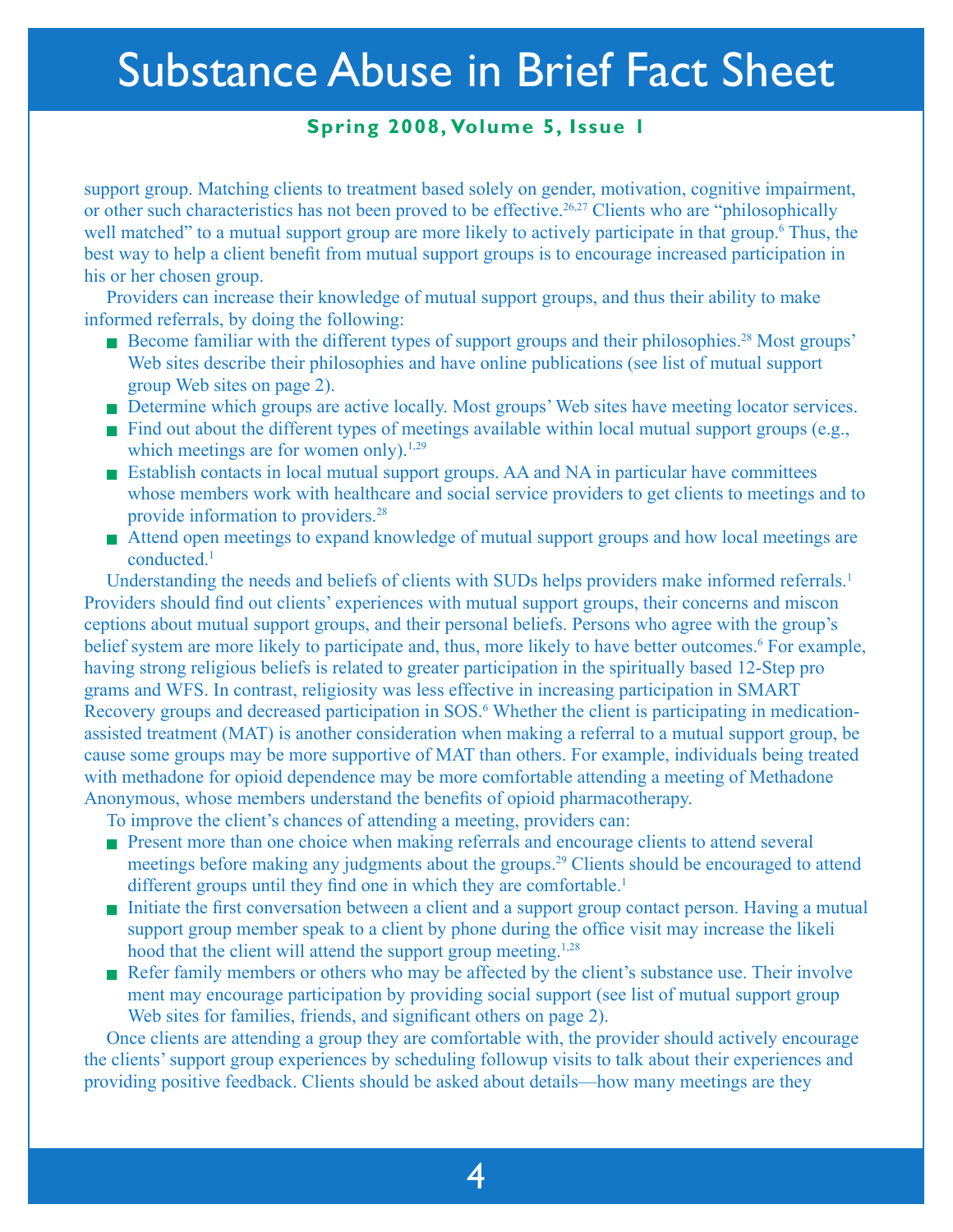## **Spring 2008, Volume 5, Issue 1**

attending, do they have a sponsor, are they abstinent.<sup>28</sup> Gentle, positive encouragement will likely increase participation. Providers should watch for signs of an impending relapse, such as a reluctance to discuss group participation or periods of extreme stress.<sup>4</sup> By offering knowledgeable advice and informed referrals and taking an ongoing, active interest in clients' support group experiences, providers can make a difference in their clients' recovery.

#### **Notes**

- <sup>1</sup>Humphreys, K. (2004). *Circles of recovery: Self-help organizations for addictions*. London: Cambridge University Press. <sup>2</sup>Alcoholics Anonymous World Services (n d ). Alcoholics Anonymous World Services Web site. Retri Alcoholics Anonymous World Services. (n.d.). Alcoholics Anonymous World Services Web site. Retrieved November 16, 2007, from **http://www.aa.org**
- 3 Narcotics Anonymous World Services. (n.d.). Narcotics Anonymous World Services Web site. Retrieved November 16, 2007, from **http://www.na.org**
- 4 Schulz, J. E. (2003). Twelve Step programs and other recovery-oriented interventions. In A. W. Graham, T. K. Schultz, M. F. Mayo-Smith, R. K. Ries, & B. B. Wilford (Eds.), *Principles of addiction medicine*, Third Edition (pp. 941−954). Chevy Chase, MD: American Society of Addiction Medicine, Inc.
- 5 Garrett, F. (n.d.). *Your first AA meeting: An unofficial guide for the perplexed*. Retrieved November 16, 2007, from **http://www.bma-wellness.com/papers/First\_AA\_Meeting html**
- 6 Atkins, R. G., & Hawdon, J. E. (2007). Religiosity and participation in mutual-aid support groups for addiction. *Journal of Substance Abuse Treatment, 33*(3), 321−331.
- 7 Kitchin, H. A. (2002). Alcoholics Anonymous discourse and members' resistance in a virtual community: Exploring tensions between theory and practice. *Contemporary Drug Problems, 29*, 749−778.
- 8 Kaskutas, L. A. (1994). What do women get out of self-help? Their reasons for attending Women for Sobriety and Alcoholics Anonymous. *Journal of Substance Abuse Treatment, 11*(3), 185−195.
- 9 W[omen for Sobriety. \(n.d.\). Women for Sobriety Web site. Retrieved November 16, 2007, from](http://www.womenforsobriety.org) **http://www. womenforsobriety.org**
- 10SMART Recovery. (n.d.). *Frequently asked questions about SMART Recovery*®. Retrieved November 16, 2007, from **http://www.smartrecovery.org/resources/faq htm**
- <sup>11</sup>Secular Organizations for Sobriety/Save Our Selves. (2000). *An overview of SOS: A self-empowerment approach to*
- recovery. Hollywood, CA: Author.<br><sup>12</sup>Secular Organizations for Sobriety/Save Our Selves. (2000). *SOS guidebook for group leaders*. Hollywood, CA: Author.<br><sup>13</sup>Secular Organizations for Sobriety/Save Our Selves. (n.d.). Sec
- Retrieved November 28, 2007, from **http://www.sossobriety.org**
- 14LifeRing. (n.d.). *Welcome to LifeRing: LifeRing in a nutshell*. Oakland, CA: LifeRing Service Center.
- <sup>15</sup>Kelly, J. F., Stout, R., Zywiak, W., & Schneider, R. (2006). A 3-year study of addiction mutual-help group participation following intensive outpatient treatment. *Alcoholism: Clinical and Experimental Research, 30*(8), 1381−1392.
- <sup>16</sup>Laudet, A. B., Cleland, C. M., Magura, S., Vogel, H. S., & Knight, E. L. (2004). Social support mediates the effects of dual-focus mutual aid groups on abstinence from substance use. *American Journal of Community Psychology, 34*(3/4), 175−185.
- <sup>17</sup>Witbrodt, J., & Kaskutas, L. A. (2005). Does diagnosis matter? Differential effects of 12-Step participation and social networks on abstinence. *American Journal of Drug and Alcohol Abuse, 31*(4), 685−707.
- <sup>18</sup>Zemore, S. E., Kaskutas, L. A., & Ammon, L. N. (2004). In 12-Step groups, helping helps the helper. *Addiction, 99(*8), 1015−1023.
- <sup>19</sup>Connors, G. J., & Dermen, K. H. (1996). Characteristics of participants in secular organizations for sobriety (SOS). *American Journal of Drug and Alcohol Abuse, 22*(2), 281–295.
- 20Kaskutas, L. A. (1996). A road less traveled: Choosing the "Women for Sobriety" program. *Journal of Drug Issues, 26*(1), 77−94.
- <sup>21</sup>Humphreys, K., & Moos, R. H. (2007). Encouraging posttreatment self-help group involvement to reduce demand for continuing care services: Two-year clinical and utilization outcomes. *Alcoholism: Clinical and Experimental Research, 31*(1), 64−68.